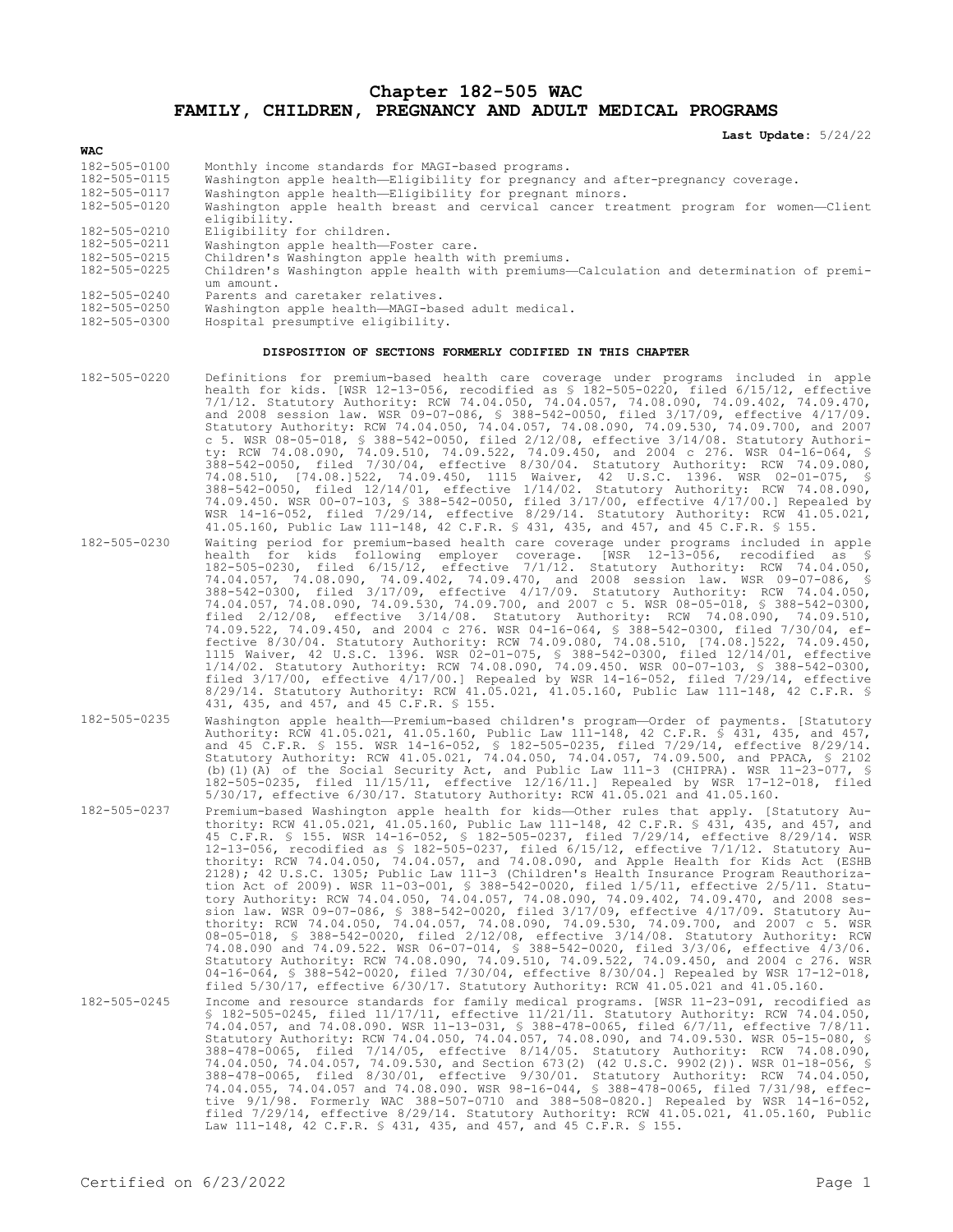| 182-505-0510 | How a client is determined "related to" a categorical program. [WSR 12-02-034, recodified<br>as § 182-505-0510, filed 12/29/11, effective 1/1/12. Statutory Authority: RCW 34.05.353<br>(2)(d), 74.08.090, and chapters 74.09, 74.04 RCW. WSR 08-11-047, § 388-503-0510, filed<br>5/15/08, effective 6/15/08. Statutory Authority: RCW 74.04.050, 74.04.057, 74.08.090, and<br>74.09.530. WSR 05-07-097, § 388-503-0510, filed 3/17/05, effective 4/17/05. Statutory Au- |
|--------------|--------------------------------------------------------------------------------------------------------------------------------------------------------------------------------------------------------------------------------------------------------------------------------------------------------------------------------------------------------------------------------------------------------------------------------------------------------------------------|
|              | thority: RCW 74.08.090, 74.08A.100, 74.09.080, and 74.09.415. WSR 02-17-030, §<br>388-503-0510, filed 8/12/02, effective 9/12/02. Statutory Authority: RCW 74.04.050,<br>74.04.055, 74.04.057 and 74.08.090. WSR 98-16-044, § 388-503-0510, filed 7/31/98, effec-<br>tive 9/1/98.] Decodified by WSR 12-13-056, filed 6/15/12, effective 7/1/12. Recodified as<br>$$182-503-0510.$                                                                                       |

182-505-0515 Medical coverage resulting from a cash grant. [WSR 12-02-034, recodified as § 182-505-0515, filed 12/29/11, effective 1/1/12. Statutory Authority: RCW 74.08.090, 74.08A.100, 74.09.080, and 74.09.415. WSR 02-17-030, § 388-503-0515, filed 8/12/02, effective 9/12/02. Statutory Authority: RCW 74.04.050, 74.04.055, 74.04.057 and 74.08.090. WSR 98-16-044, § 388-503-0515, filed 7/31/98, effective 9/1/98.] Repealed by WSR 14-16-052, filed 7/29/14, effective 8/29/14. Statutory Authority: RCW 41.05.021, 41.05.160, Public Law 111-148, 42 C.F.R. § 431, 435, and 457, and 45 C.F.R. § 155.

**WAC 182-505-0100 Monthly income standards for MAGI-based programs.** (1) Each year, the federal government publishes new federal poverty level (FPL) income standards in the Federal Register found at https://aspe.hhs.gov/topics/poverty-economic-mobility/poverty-

guidelines/prior-hhs-poverty-guidelines-federal-register-references.

(a) The income standards for the following Washington apple health programs change on the first day of April every year based on the new FPL, except for subsections (2) and (3) of this section.

(b) The agency determines income eligibility by comparing countable income as determined of the person's medical assistance unit (MAU), as determined under WAC 182-506-0010 and 182-506-0012, to the applicable income standard. Rules for determining countable income are in chapter 182-509 WAC.

(2) Parents and caretaker relatives under WAC 182-505-0240 must have countable income equal to or below the following standards:

| Medical<br>Assistance<br>Unit Size |       | <b>__</b> |       |       |         |         |         |         |         | 10      | 11+     |
|------------------------------------|-------|-----------|-------|-------|---------|---------|---------|---------|---------|---------|---------|
| Income<br>Standard                 | \$511 | \$658     | \$820 | \$972 | \$1,127 | \$1,284 | \$1,471 | \$1,631 | \$1,792 | \$1,951 | \$1,951 |

(3) Parents and caretaker relatives with earned income above the limits in subsection (2) of this section are the only people who may be eligible for the transitional medical program described in WAC 182-523-0100.

(4) Adults described in WAC 182-505-0250 who are not eligible under subsection (2) or (3) of this section must have countable income equal to or below one hundred thirty-three percent of the FPL.

(5) Pregnant people described in WAC 182-505-0115 must have countable income equal to or below one hundred ninety-three percent of the FPL.

(6) Children with countable income:

(a) Equal to or below two hundred ten percent of the FPL as described in WAC 182-505-0210 (3)(a)(i) receive coverage at no cost.

(b) Greater than two hundred ten percent but equal to or less than three hundred twelve percent as described in WAC 182-505-0210 (3)(a)(ii) receive premium-based coverage. Premium amounts are described in WAC 182-505-0225.

[Statutory Authority: RCW 41.05.021 and 41.05.160. WSR 22-11-004, § 182-505-0100, filed 5/5/22, effective 6/5/22; WSR 17-12-018, § 182-505-0100, filed 5/30/17, effective 6/30/17. Statutory Authority: RCW 41.05.021, 41.05.160, Public Law 111-148, 42 C.F.R. § 431, 435,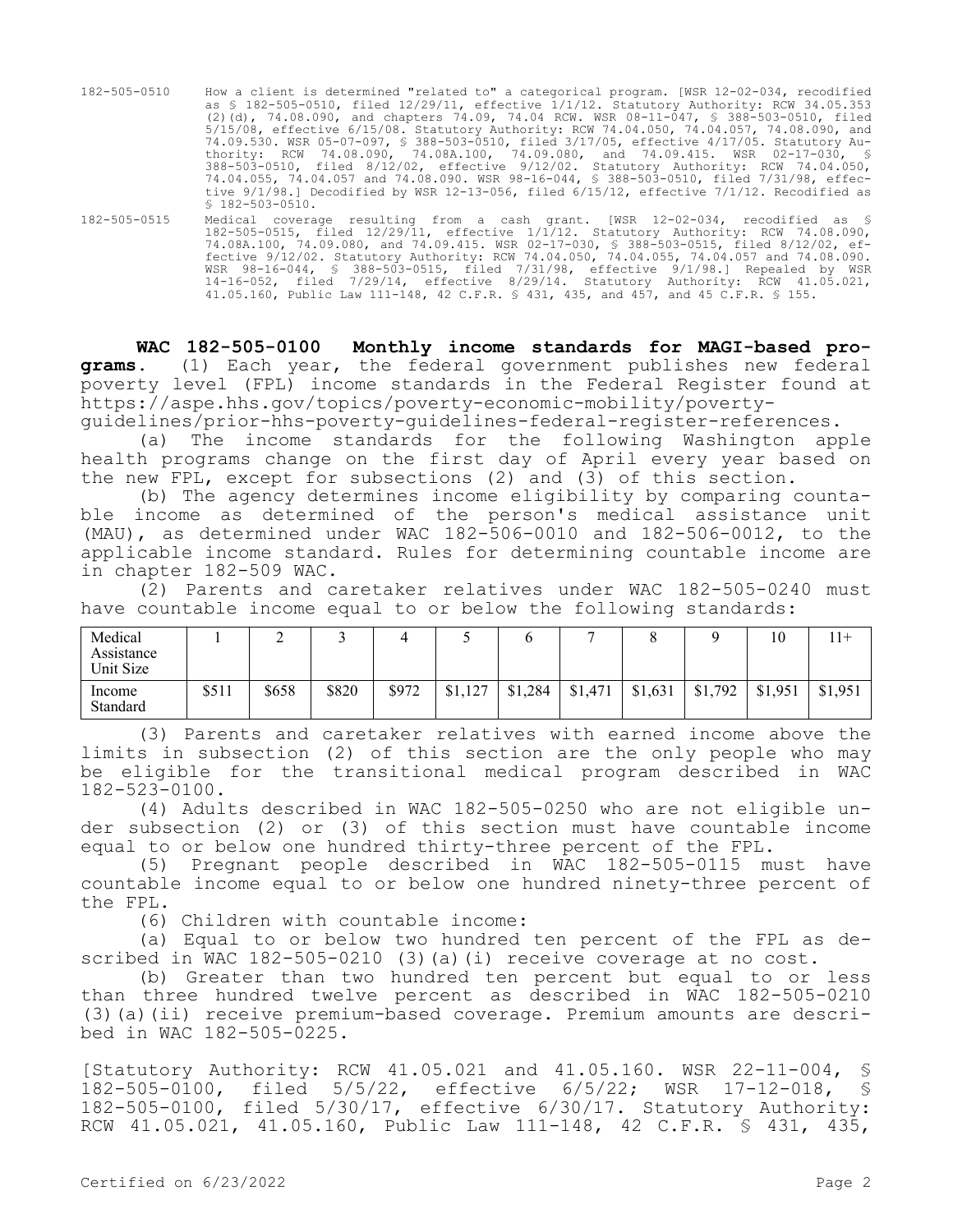and 457, and 45 C.F.R. \$ 155. WSR 14-16-052, \$ 182-505-0100, filed<br>7/29/14. effective 8/29/14. WSR 11-23-091, recodified as \$ effective 8/29/14. WSR 11-23-091, recodified as § 182-505-0100, filed 11/17/11, effective 11/21/11. Statutory Authority: RCW 74.04.050, 74.04.057, 74.08.090, 74.09.402, 74.09.470, and 2008 session law. WSR 09-07-086, § 388-478-0075, filed 3/17/09, effective 4/17/09. Statutory Authority: RCW 74.04.050, 74.04.057, 74.08.090, 74.09.530, 74.09.700, and 2007 c 5. WSR 08-05-018, § 388-478-0075, filed 2/12/08, effective 3/14/08. Statutory Authority: RCW 74.04.050, 74.04.057, 74.08.090, 74.09.500 and 42 U.S.C. 9902(2). WSR 06-16-026, § 388-478-0075, filed 7/24/06, effective 8/24/06. Statutory Authority: RCW 74.08.090, 74.09.415, 74.09.530 and 2005 c 279. WSR 06-03-080, \$ 388-478-0075, filed 1/12/06, effective 2/12/06. Statutory Authority: RCW 74.04.050, 74.04.057, 74.08.090, 74.09.500, and 42 U.S.C. 9902(2). WSR 05-17-157, § 388-478-0075, filed 8/22/05, effective 9/22/05. Statutory Authority: RCW 74.08.090, 74.04.057, 74.04.050, and 74.09.530. WSR 04-15-092, § 388-478-0075, filed 7/16/04, effective 8/16/04. Statutory Authority: RCW 74.08.090, 74.04.050, 74.04.057, 74.09.530, and 42 U.S.C. 9902(2). WSR 03-15-088, § 388-478-0075, filed 7/17/03, effective 7/17/03. Statutory Authority: RCW 74.08.090, 74.08A.100, 74.09.080, and 74.09.415. WSR 02-17-030, § 388-478-0075, filed 8/12/02, effective 9/12/02. Statutory Authority: RCW 74.04.050, 74.08.090, 74.09.500, 74.09.510, and Section 1902 (a)(10)(A)(ii)(XV) and (XVI) of the Social Security Act. WSR 02-07-090, § 388-478-0075, filed 3/19/02, effective 4/1/02. Statutory Authority: RCW 74.08.090, 74.04.050, 74.04.057, 74.09.530, and Section 673(2) (42 U.S.C. 9902(2)). WSR 01-18-056, § 388-478-0075, filed 8/30/01, effective 9/30/01; WSR 00-17-085, § 388-478-0075, filed 8/14/00, effective 9/14/00; WSR 99-19-005, § 388-478-0075, filed 9/3/99, effective 10/4/99. Statutory Authority: RCW 74.04.050, 74.04.055, 74.04.057 and 74.08.090. WSR 98-16-044, § 388-478-0075, filed 7/31/98, effective 9/1/98. Formerly WAC 388-507-0805, 388-508-0810, 388-509-0910, 388-509-0920, 388-509-0940 and 388-509-0960.]

**WAC 182-505-0115 Washington apple health—Eligibility for pregnancy and after-pregnancy coverage.** (1) A pregnant person is eligible for Washington apple health pregnancy coverage if the person:

(a) Meets citizenship or immigration status under WAC 182-503-0535;

(b) Meets Social Security number requirements under WAC 182-503-0115;

(c) Meets Washington state residency requirements under WAC 182-503-0520 and 182-503-0525; and

(d) Has countable income at or below the limit described in:

(i) WAC 182-505-0100 to be eligible for categorically needy (CN) coverage; or

(ii) WAC 182-505-0100 to be eligible for medically needy (MN) coverage. MN coverage begins when the pregnant person meets any required spenddown liability as described in WAC 182-519-0110.

(2) A noncitizen pregnant person who does not meet the requirements in subsection (1)(a) or (b) of this section is eligible for apple health pregnancy coverage if they meet countable income standards for CN or MN coverage as described in subsection (1)(d) of this section.

(3) The assignment of medical support rights as described in WAC 182-503-0540 does not apply to pregnant people.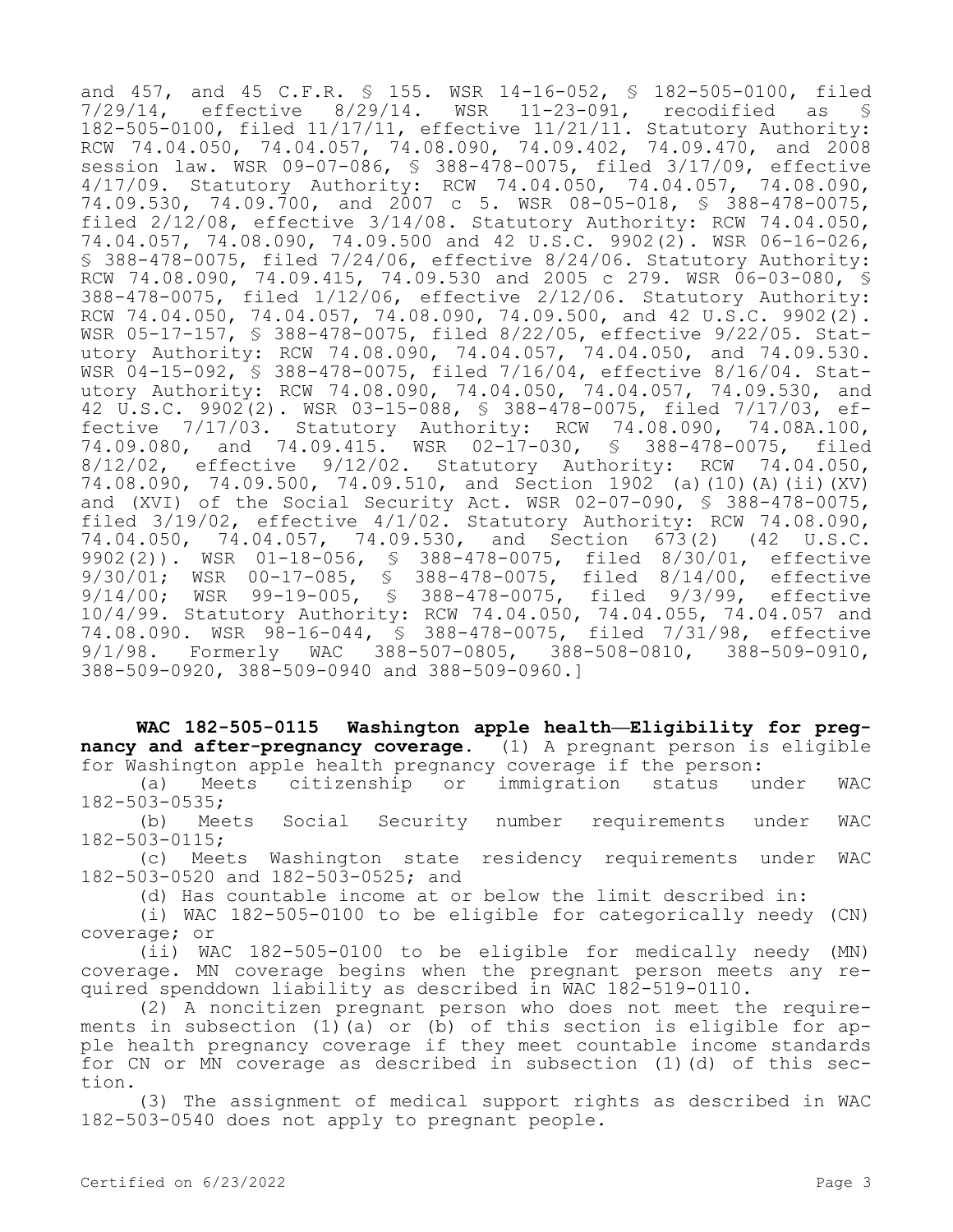(4) A person who was eligible for and covered under any CN or MN scope of coverage apple health program on the last day of pregnancy remains continuously eligible for after-pregnancy coverage for 12 months, beginning the month after their pregnancy ends. This includes people who meet an MN spenddown liability with expenses incurred no later than the date the pregnancy ends.

(5) Pregnancy coverage has CN scope of care for all people except those enrolled through the MN program who have MN scope of care. A person's after-pregnancy coverage has the same scope of coverage as their pregnancy coverage.

(6) A person who does not meet the requirements in subsection (4) of this section may qualify for after-pregnancy coverage if they:

(a) Apply for and meet all requirements of the apple health pregnancy coverage program other than pregnancy; and

(b) Apply any time during their 12-month postpartum period to receive ongoing medical coverage until the end of the 12th month after their pregnancy ends.

[Statutory Authority: RCW 41.05.021 and 41.05.160. WSR 22-12-033, § 182-505-0115, filed 5/24/22, effective 6/24/22. Statutory Authority: RCW 41.05.021, 41.05.160, Public Law 111-148, 42 C.F.R. § 431, 435, and 457, and 45 C.F.R. § 155. WSR 14-16-052, § 182-505-0115, filed 7/29/14, effective 8/29/14. WSR 12-13-056, recodified as § 182-505-0115, filed 6/15/12, effective 7/1/12. Statutory Authority: RCW 74.04.050, 74.04.057, 74.08.090, 74.09.500, 42 U.S.C. 9902(2). WSR 05-07-032, § 388-462-0015, filed 3/9/05, effective 4/9/05. Statutory Authority: RCW 74.08.090, 74.08A.100, 74.09.080, and 74.09.415. WSR 02-17-030, § 388-462-0015, filed 8/12/02, effective 9/12/02. Statutory Authority: RCW 74.04.050, 74.04.055, 74.04.057 and 74.08.090. WSR 98-16-044, § 388-462-0015, filed 7/31/98, effective 9/1/98. Formerly WAC 388-508-0820, 388-508-0830, 388-522-2230 and 388-508-0835.]

**WAC 182-505-0117 Washington apple health—Eligibility for pregnant minors.** (1) For the purposes of this rule, "minor" means a person under the age of 19.

(2) A pregnant minor who meets Washington state residency requirements under WAC 182-503-0520 and 182-503-0525 is eligible for the Washington apple health for kids program.

(3) The medical assistance unit (MAU) of a pregnant minor is the pregnant minor.

(4) There are no income standards and no resource tests for a pregnant minor to be eligible for apple health for kids.

(5) To ensure reimbursement from the U.S. Department of Health and Human Services, every pregnant minor applicant for apple health for kids must provide their Social Security number, unless they are exempt under WAC 182-503-0515, and must provide their citizenship or immigration status. The immigration status of a pregnant minor who is an undocumented alien (see WAC 182-503-0530) will not be disclosed to any third party.

(6) The assignment of rights as described in WAC 182-503-0540 does not apply to pregnant minors.

(7) A pregnant minor covered by the apple health for kids program has a one-year certification period. If a minor has their 19th birthday during their pregnancy, they are automatically enrolled in apple health for pregnancy coverage through the end of the month their preg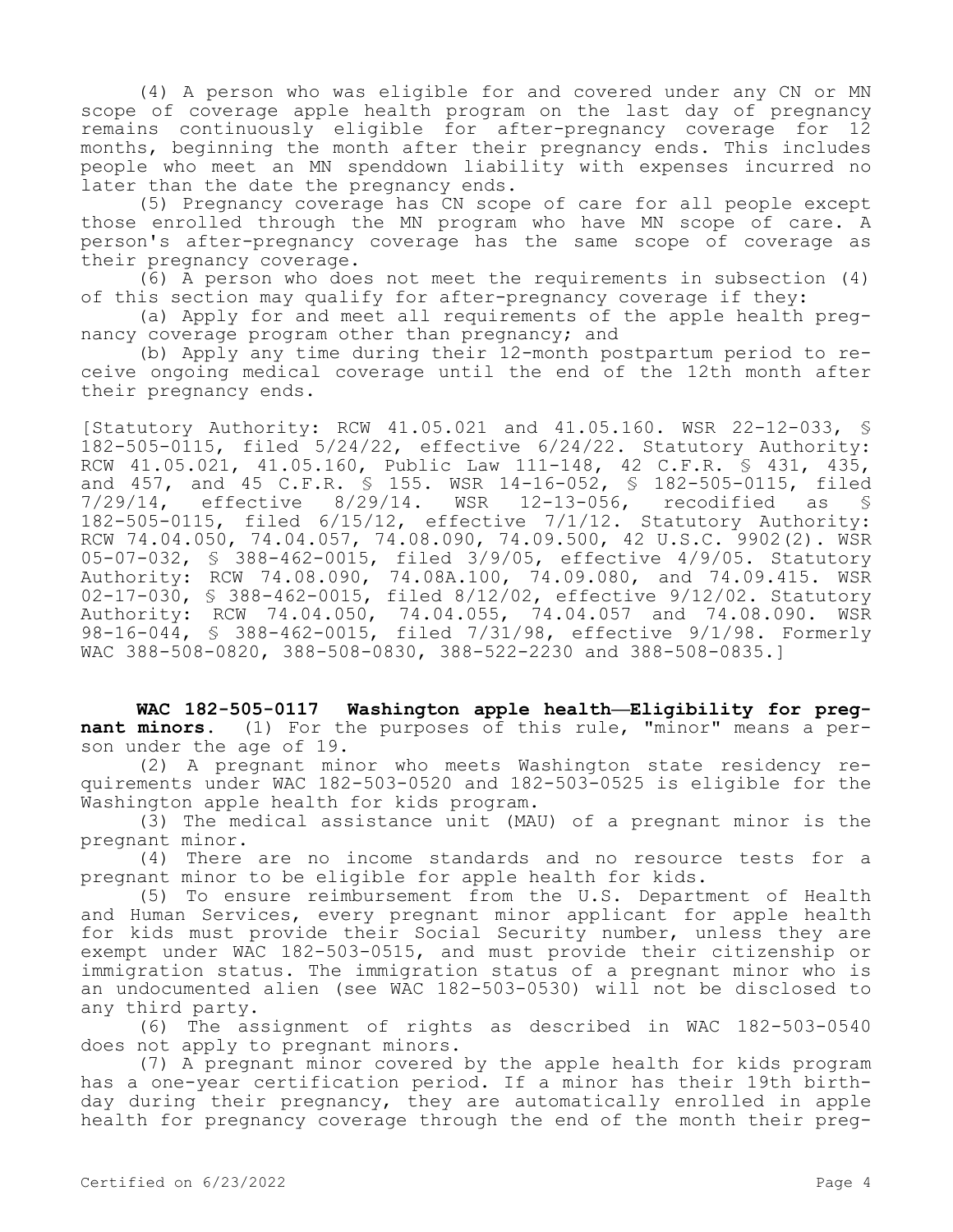nancy ends. They are eligible for after-pregnancy coverage for 12 months, beginning the first day of the month after their pregnancy ends.

[Statutory Authority: RCW 41.05.021 and 41.05.160. WSR 22-12-033, § 182-505-0117, filed 5/24/22, effective 6/24/22. Statutory Authority: RCW 41.05.021, 41.05.160, P.L. 111-148, 42 C.F.R. §§ 431, 435, 457, and 45 C.F.R. § 155. WSR 14-21-040, § 182-505-0117, filed 10/7/14, effective 11/7/14.]

**WAC 182-505-0120 Washington apple health breast and cervical cancer treatment program for women—Client eligibility.** (1) Effective April 1, 2014, a woman is eligible for categorically needy (CN) coverage under the Washington apple health (WAH) breast and cervical cancer treatment program (BCCTP) only when she:

(a) Has been screened for breast or cervical cancer under the department of health's breast, cervical, and colon health program (BCCHP);

(b) Requires treatment for breast cancer, cervical cancer, or a related precancerous condition;

(c) Is under sixty-five years of age;

(d) Is not eligible for other WAH-CN coverage, including coverage under the MAGI-based adult group;

(e) Is uninsured or does not otherwise have creditable coverage;

(f) Meets residency requirements under WAC 182-503-0520;

(g) Meets Social Security number requirements under WAC 182-503-0515;

(h) Is a U.S. citizen, U.S. national, qualifying American Indian born abroad, or qualified alien under WAC 182-503-0535; and

(i) Meets the income standard set by the BCCHP in DOH form 342-031.

(2) The certification period for breast and cervical cancer treatment covered under this section is twelve months, as provided in WAC 182-504-0015. To remain continuously enrolled, the client must renew her eligibility before the certification period ends. Eligibility for BCCTP coverage under subsection (1)(b) of this section continues throughout the course of treatment as certified by the BCCHP. Retroactive coverage may be available under WAC 182-504-0005.

[Statutory Authority: RCW 41.05.021 and 41.05.160. WSR 15-17-056, § 182-505-0120, filed 8/14/15, effective 9/14/15. Statutory Authority: RCW  $41.05.021$ ,  $41.05.160$ ,  $2014$  c  $221$ . WSR  $14-21-075$ ,  $\frac{1}{8}$   $182-505-0120$ , filed 10/10/14, effective 11/10/14. WSR 12-02-034, recodified as § 182-505-0120, filed 12/29/11, effective 1/1/12. Statutory Authority: RCW 74.04.050, 74.04.055, 74.04.057, 74.08.090. WSR 04-15-057, § 388-462-0020, filed 7/13/04, effective 8/13/04. Statutory Authority: RCW 74.08.090, 74.04.050, 74.04.057, 74.09.530, 74.09.510, and Public Law 106-354. WSR 02-01-134, § 388-462-0020, filed 12/19/01, effective 1/19/02.]

**WAC 182-505-0210 Eligibility for children.** (1) **General eligibility.** For purposes of this section, a child must: (a) Be a Washington state resident under WAC 182-503-0520 and 182-503-0525;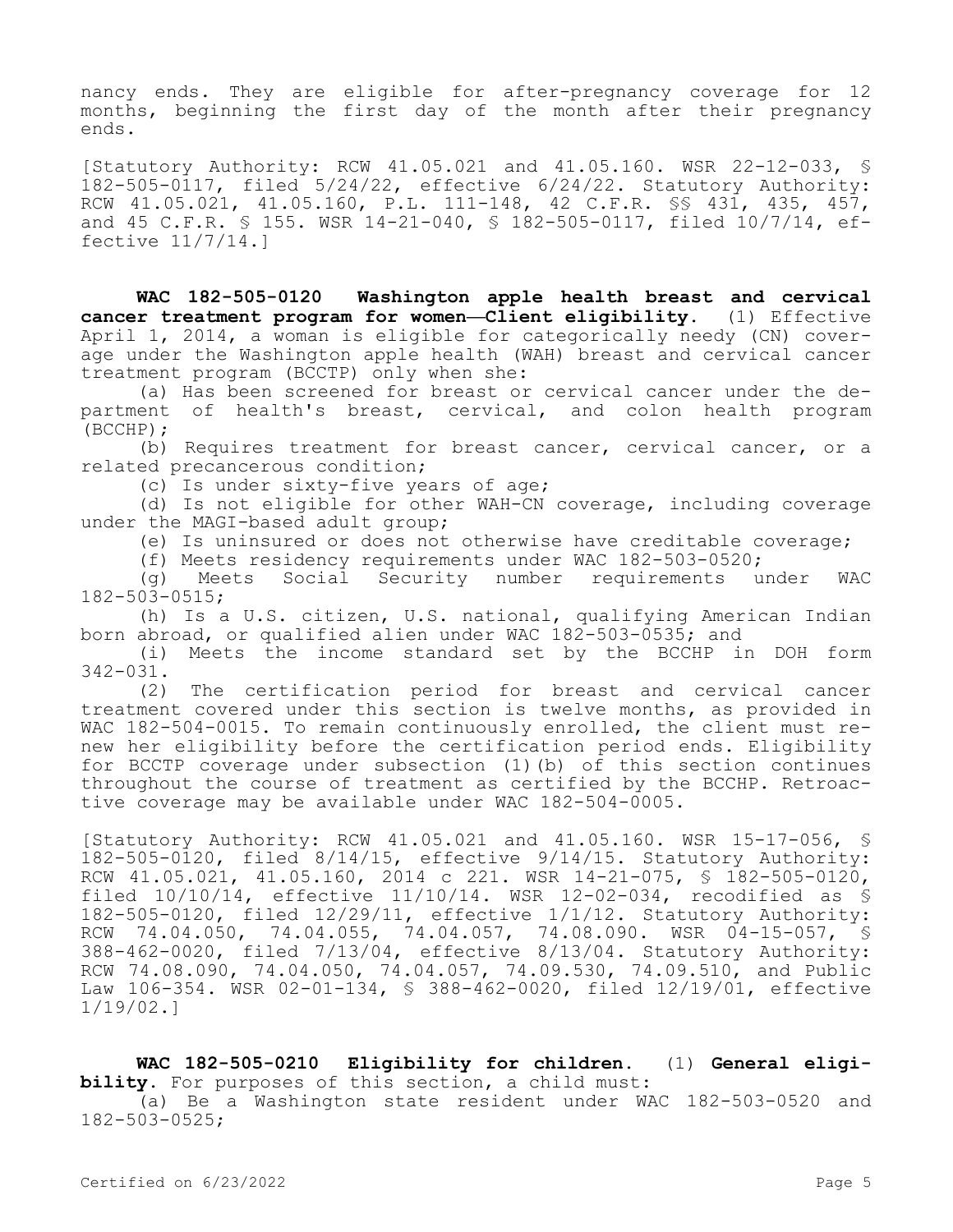(b) Provide a Social Security number under WAC 182-503-0515, unless exempt; and

(c) Meet program-specific requirements.

(2) **Deemed eligibility groups.** A child is automatically eligible for coverage without an application if the child meets the programspecific requirements in (a) through (c) of this subsection.

(a) **Newborn coverage.** A child under age one is eligible for categorically needy (CN) coverage if the birth parent was eligible for Washington apple health on the date of delivery:

(i) Including a retroactive eligibility determination; or

(ii) By meeting a medically needy (MN) spenddown liability with expenses incurred by the date of the newborn's birth:

[(b)] **Washington apple health for supplemental security income (SSI) recipients.** A child who is eligible for SSI is automatically eligible for CN coverage under WAC 182-510-0001.

(c) **Foster care coverage.** A child age twenty and younger is eligible for CN coverage under WAC 182-505-0211 when the child is in foster care or receives subsidized adoption services. For children who age out of the foster care program, see WAC 182-505-0211(3).

(3) **MAGI-based eligibility groups.** A child age eighteen and younger is eligible for CN coverage based on modified adjusted gross income (MAGI):

(a) At no cost when the child's countable income does not exceed the standard in WAC 182-505-0100 (6)(a);

(b) With payment of a premium when the child's countable income does not exceed the standard in WAC 182-505-0100 (6)(b), and the child meets additional eligibility criteria in WAC 182-505-0215;

(c) Under chapter 182-514 WAC, if the child needs long-term care services because the child resides or is expected to reside in an institution, as defined in WAC 182-500-0050, for thirty days or longer. An institutionalized child is eligible for coverage under the medically needy program if income exceeds the CN income standard for a person in an institution (special income level);

(d) Under WAC 182-505-0117, if a child is pregnant.

(4) **Non-MAGI-based children's programs.** The agency determines eligibility for the:

(a) Medically needy (MN) program according to WAC 182-510-0001(6) and 182-519-0100. A child age eighteen and younger is eligible if the child:

(i) Is not eligible for MAGI-based coverage under subsection (3) of this section;

(ii) Meets citizenship or immigration requirements under WAC 182-503-0535 (2)(a), (b), (c), or (d); and

(iii) Meets any spenddown liability required under WAC 182-519-0110.

(b) **SSI-related program.** A child age eighteen and younger is eligible for CN or MN SSI-related coverage if the child meets:

(i) SSI-related eligibility under chapter 182-512 WAC;<br>(ii) Citizenship or immigration requirements

(ii) Citizenship or immigration requirements under WAC 182-503-0535 (2)(a), (b), (c), or (d); and

(iii) Any MN spenddown liability under WAC 182-519-0110.

(c) **SSI-related long-term care program.**

(i) A child age eighteen and younger is eligible for home and community based (HCB) waiver programs under chapter 182-515 WAC if the child meets:

(A) SSI-related eligibility under chapter 182-512 WAC;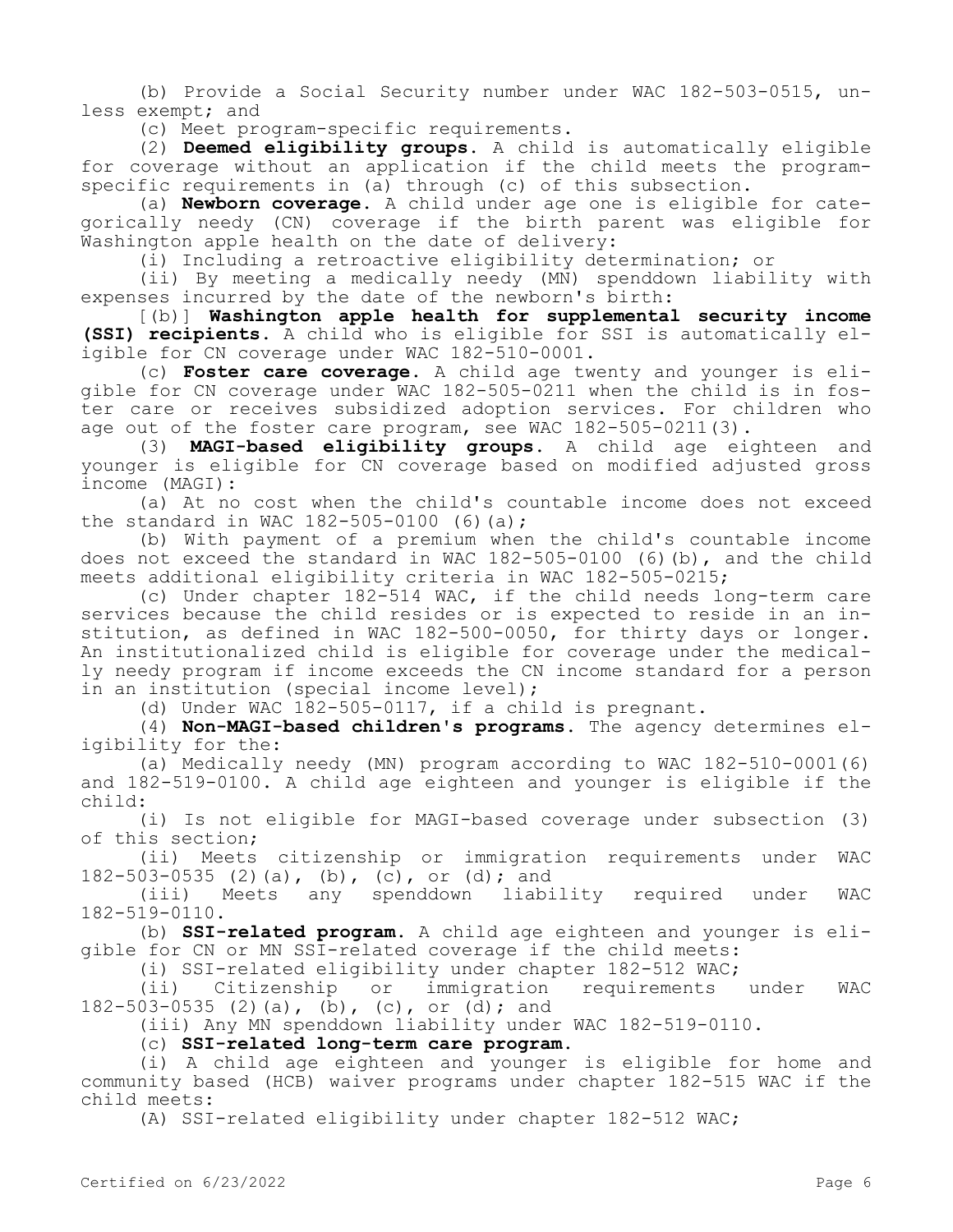(B) Citizenship or immigration requirements under WAC 182-503-0535 (2)(a), (b), (c), or (d); and

(C) Program-specific age and functional requirements under chapters 388-106 and 388-845 WAC.

(ii) A child age eighteen and younger who resides or is expected to reside in a medical institution as defined in WAC 182-500-0050 is eligible for institutional medical under chapter 182-513 WAC if the child meets:

(A) Citizenship or immigration requirements under WAC 182-503-0535 (2)(a), (b), (c), or (d);

(B) Blindness or disability criteria under WAC 182-512-0050; and

(C) Nursing facility level of care under chapter 388-106 WAC.

(5) **Alien emergency medical program.** A child age twenty and younger who does not meet the eligibility requirements for a program described under subsections (2) through (4) of this section is eligible for the alien emergency medical (AEM) program if the child meets:

(a) The eligibility requirements of WAC 182-507-0110; and

(b) MN spenddown liability, if any, under WAC 182-519-0110.

## (6) **Other provisions.**

(a) A child residing in an institution for mental disease (IMD) as defined in WAC 182-500-0050(1) is not eligible for inpatient hospital services, unless the child is unconditionally discharged from the IMD before receiving the services.

(b) A child incarcerated in a public institution as defined in WAC 182-500-0050(4) is only eligible for inpatient hospital services.

[Statutory Authority: RCW 41.05.021 and 41.05.160. WSR 17-12-018, § 182-505-0210, filed 5/30/17, effective 6/30/17; WSR 16-01-034, § 182-505-0210, filed 12/8/15, effective 1/8/16; WSR 15-15-153, § 182-505-0210, filed 7/21/15, effective 8/21/15. Statutory Authority: RCW 41.05.021, 41.05.160, Public Law 111-148, 42 C.F.R. § 431, 435, and 457, and 45 C.F.R. § 155. WSR 14-16-052, § 182-505-0210, filed 7/29/14, effective 8/29/14. WSR 12-13-056, recodified as § 182-505-0210, filed 6/15/12, effective 7/1/12. Statutory Authority: RCW 41.05.021, 74.04.050, 74.04.057, 74.09.500, and PPACA, § 2102 (b)(1)(A) of the Social Security Act, and Public Law 111-3 (CHIPRA). WSR 11-23-077, § 388-505-0210, filed 11/15/11, effective 12/16/11. Statutory Authority: RCW 74.04.050, 74.04.057, and 74.08.090, and Apple Health for Kids Act (ESHB 2128); 42 U.S.C. 1305; Public Law 111-3 (Children's Health Insurance Program Reauthorization Act of 2009). WSR 11-03-001, § 388-505-0210, filed 1/5/11, effective 2/5/11. Statutory Authority: RCW 74.04.050, 74.04.057, 74.08.090, 74.09.402, 74.09.470, and 2008 session law. WSR 09-07-086, § 388-505-0210, filed 3/17/09, effective 4/17/09. Statutory Authority: RCW 74.04.050, 74.04.057, 74.08.090, 74.09.530, 74.09.700, and 2007 c 5. WSR 08-05-018, § 388-505-0210, filed 2/12/08, effective 3/14/08. Statutory Authority: RCW 74.08.090, 74.09.530, and 74.09.415. WSR 05-23-013, § 388-505-0210, filed 11/4/05, effective 1/1/06. Statutory Authority: RCW 74.04.050, 74.04.055, 74.04.057, 74.08.090. WSR 04-15-057, § 388-505-0210, filed 7/13/04, effective 8/13/04. Statutory Authority: RCW 74.08.090 and 74.04.050. WSR 03-14-107, § 388-505-0210, filed 6/30/03, effective 7/31/03. Statutory Authority: RCW 74.08.090, 74.08A.100, 74.09.080, and 74.09.415. WSR 02-17-030, § 388-505-0210, filed 8/12/02, effective 9/12/02. Statutory Authority: RCW 74.08.090, 74.04.050, [74.04.]055, and [74.04.]057. WSR 01-11-110, § 388-505-0210, filed 5/21/01, effective 6/21/01. Statutory Authority: RCW 74.08.090 and 74.08A.100. WSR 99-17-023, § 388-505-0210, filed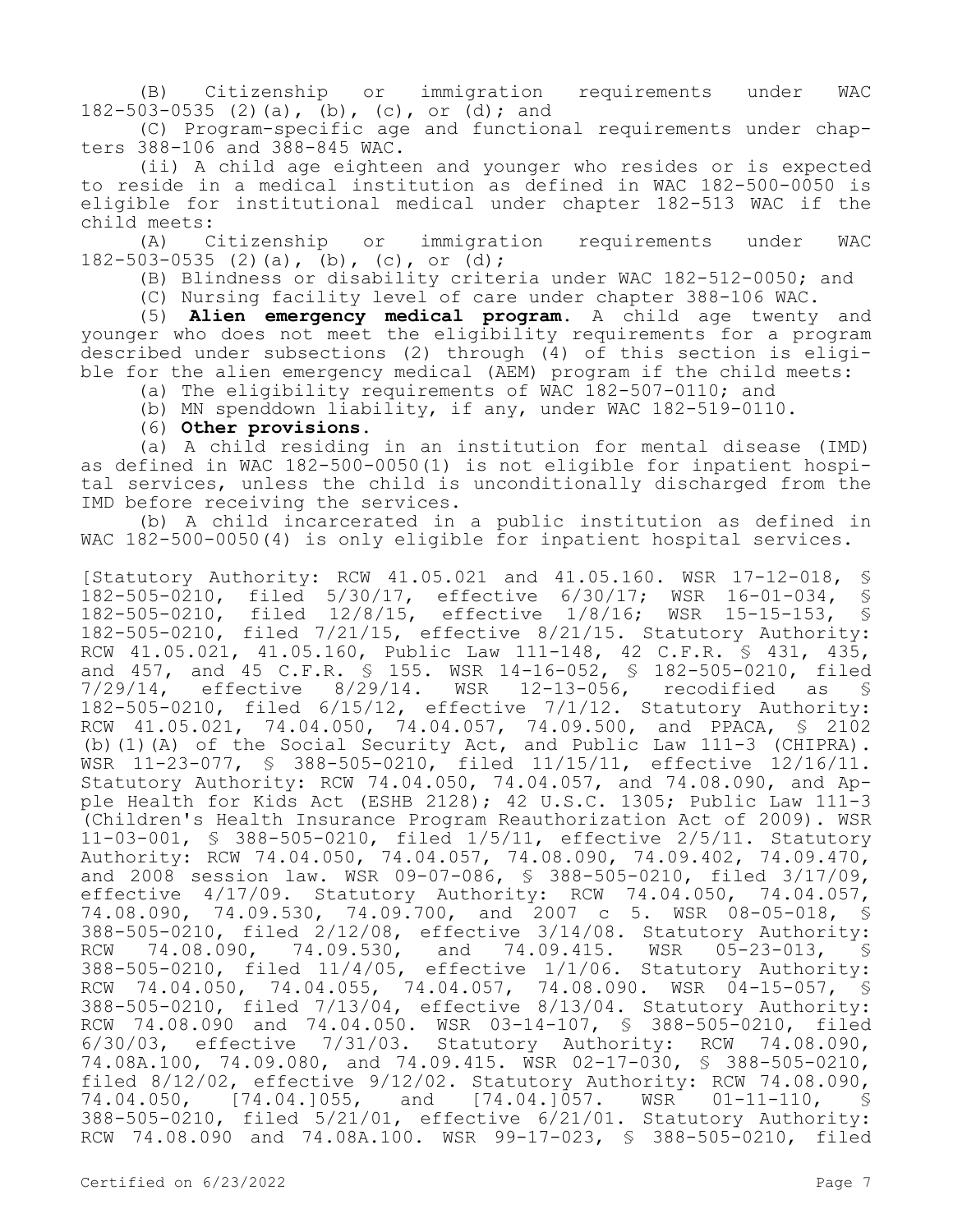8/10/99, effective 9/10/99. Statutory Authority: RCW 74.04.050, 74.04.055, 74.04.057 and 74.08.090. WSR 98-16-044, \$ 388-505-0210,<br>filed 7/31/98, effective 9/1/98. Formerly WAC 388-509-0905, filed  $7/31/98$ , effective  $9/1/98$ . 388-509-0910 and 388-509-0920.]

**Reviser's note:** RCW 34.05.395 requires the use of underlining and deletion marks to indicate amendments to existing rules, and deems ineffectual changes not filed by the agency in this manner. The bracketed material in the above section does not appear to conform to the statutory requirement.

**WAC 182-505-0211 Washington apple health—Foster care.** (1) A person under the age of nineteen is eligible for Washington apple health when they:

(a) Are in foster care under the legal responsibility of the state, or a federally recognized tribe located within the state; and

(b) Meet Washington residency requirements as described in WAC 182-503-0520 or 182-503-0525.

(2) A person age twenty or younger is eligible for coverage when the person meets:

(a) Washington residency requirements as described in WAC 182-503-0520 or 182-503-0525;

(b) Citizenship or immigration status requirements as described in WAC 182-503-0535;

(c) Social Security number requirements as described in WAC 182-503-0515; and

(d) One of the following requirements:

(i) Is in foster care, or is eligible for continued foster care services as determined by the children's administration, under the legal responsibility of the state, or a federally recognized tribe located within the state; or

(ii) Receives subsidized adoption services through the children's administration; or

(iii) Is enrolled in the unaccompanied refugee minor (URM) program as authorized by the office of refugee and immigrant assistance (ORIA); or

(iv) Is living in a group home operated or contracted by the juvenile rehabilitation administration; or

(v) Is placed in a foster home or group home through the voluntary placement waiver program managed by the division of developmental disabilities.

(3) A person age nineteen or older but under age twenty-six is eligible for coverage when the person:

(a) Was both in foster care under the legal responsibility of the state or a federally recognized tribe located within the state and enrolled in medicaid:

(i) On the person's eighteenth birthday; or

(ii) At such higher age at which foster care assistance ended; and

(b) Meets residency, Social Security number, and citizenship requirements as described in subsection (2) of this section.

(4) A person described in subsections (1) through (3) of this section is not eligible for full-scope coverage if the person is confined to a public institution as defined in WAC 182-500-0050, except:

(a) If the person is under age twenty-one;

(b) Resides in an institution for mental disease (IMD); and

(c) Meets the institutional status requirements in WAC 182-505-0240.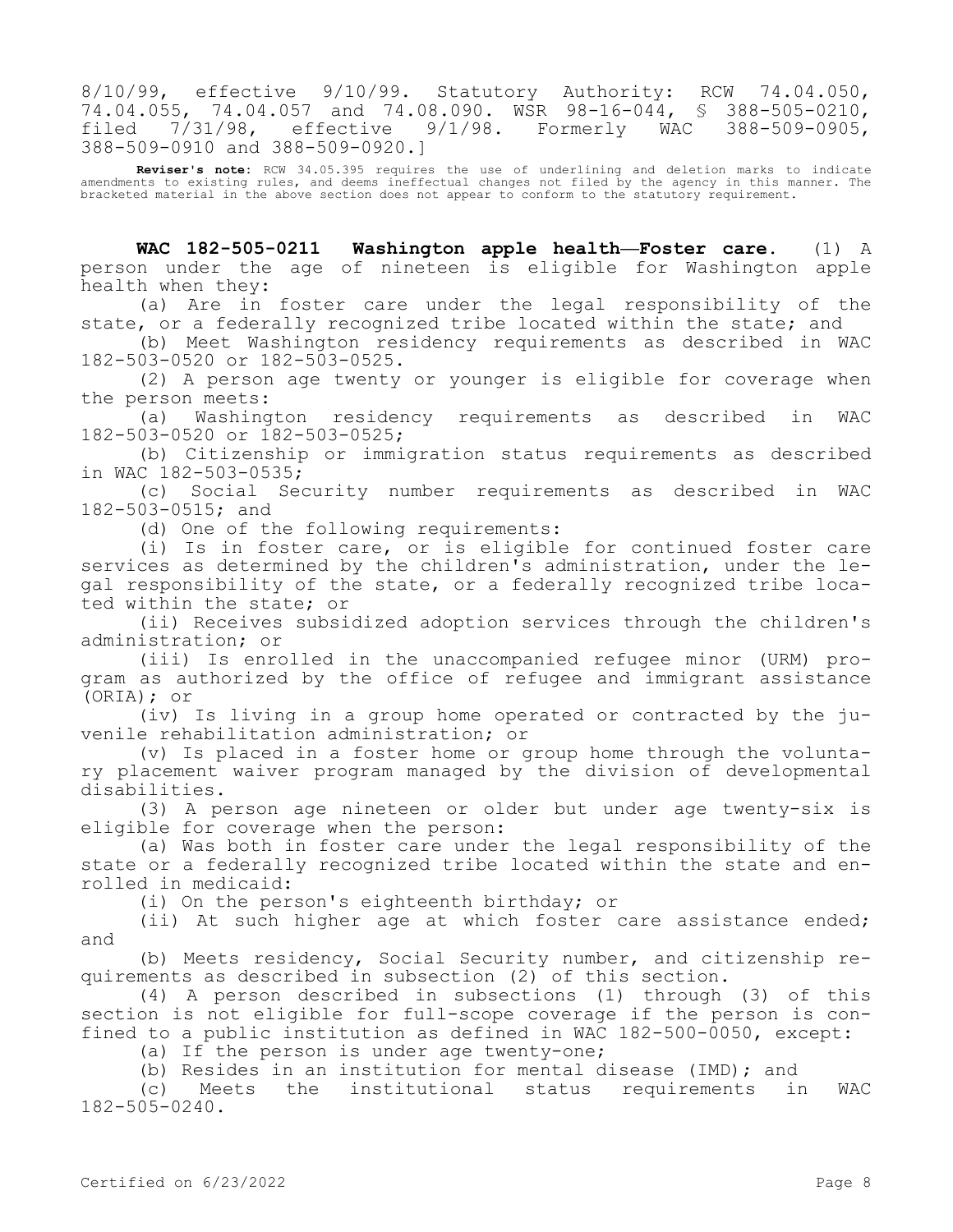[Statutory Authority: RCW 41.05.021 and 41.05.160. WSR 17-12-017, § 182-505-0211, filed 5/30/17, effective 6/30/17. Statutory Authority: RCW 41.05.021, Patient Protection and Affordable Care Act (P.L. 111-148), 42 C.F.R. §§ 431, 435, 457, and 45 C.F.R. § 155. WSR 14-01-021, § 182-505-0211, filed 12/9/13, effective 1/9/14.]

**WAC 182-505-0215 Children's Washington apple health with premiums.** (1) A child is eligible for Washington apple health with premiums if the child:

(a) Meets the requirements in WAC  $182-505-0210(1)$ ;

(b) Has countable income below the standard in WAC 182-505-0100 (6)(b); and

(c) Pays the required premium under WAC 182-505-0225, unless the child is exempt under WAC  $182-505-0225$  (2)(c).

(2) A child is not eligible for Washington apple health with premiums if the child:

(a) Is eligible for no-cost Washington apple health; or

(b) Has creditable health insurance coverage as defined in WAC 182-500-0020.

(3) A child with creditable health insurance coverage may be eligible for Washington apple health with premiums if the child:

(a) Is eligible for either:

(i) Public employees benefits board (PEBB) health insurance coverage based on a family member's employment with a Washington state agency, or a Washington state university, community college, or technical college; or

(ii) School employees benefits board (SEBB) health insurance coverage based on a family member's employment with a Washington school district, charter school, or educational service district; and

(b) Meets the requirements in subsection (1) of this section.

[Statutory Authority: RCW 41.05.021 and 41.05.160. WSR 21-01-207, § 182-505-0215, filed 12/23/20, effective 1/23/21. Statutory Authority: RCW 41.05.021, 41.05.160, 41.05.050, 41.05.065, 34.05.010, 74.09.500 and 42 C.F.R. 457.310. WSR 19-21-103, § 182-505-0215, filed 10/16/19, effective 1/1/20. Statutory Authority: RCW 41.05.021 and 41.05.160. WSR 17-12-018, § 182-505-0215, filed 5/30/17, effective 6/30/17. Statutory Authority: RCW 41.05.021, 41.05.160, Public Law 111-148, 42 C.F.R. § 431, 435, and 457, and 45 C.F.R. § 155. WSR 14-16-052, § 182-505-0215, filed 7/29/14, effective 8/29/14. WSR 12-13-056, recodified as § 182-505-0215, filed 6/15/12, effective 7/1/12. Statutory Authority: RCW 74.04.050, 74.04.057, 74.08.090, 74.09.402, 74.09.470, and 2008 session law. WSR 09-07-086, § 388-542-0010, filed 3/17/09, effective 4/17/09. Statutory Authority: RCW 74.04.050, 74.04.057, 74.08.090, 74.09.530, 74.09.700, and 2007 c 5. WSR 08-05-018, § 388-542-0010, filed 2/12/08, effective 3/14/08. Statutory Authority: RCW 74.08.090, 74.09.050, and Title XXI of the Social Security Act. WSR 06-15-134, § 388-542-0010, filed 7/19/06, effective 8/19/06. Statutory Authority: RCW 74.08.090, 74.09.510, 74.09.522, 74.09.450, and 2004 c 276. WSR 04-16-064, § 388-542-0010, filed 7/30/04, effective 8/30/04.]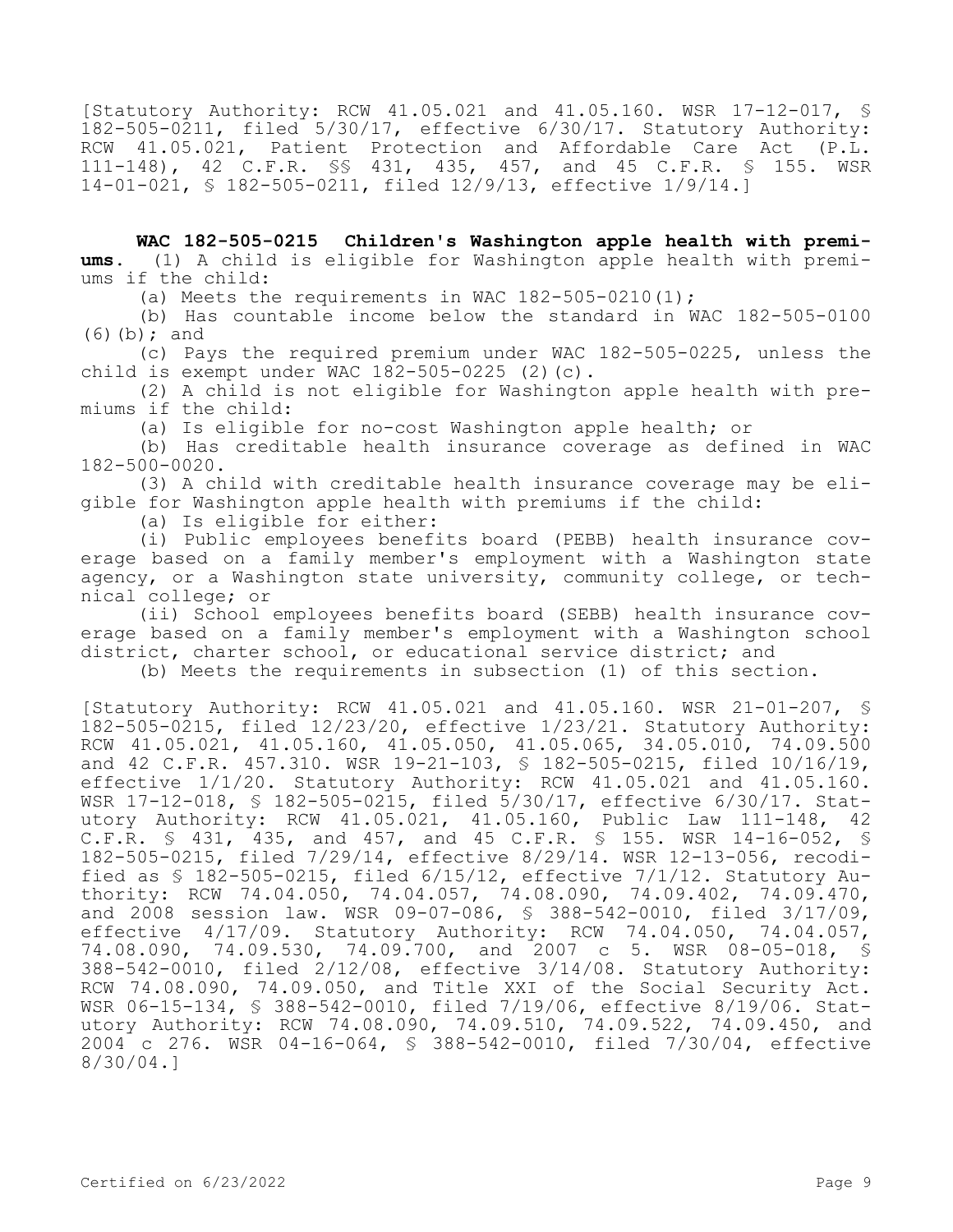**WAC 182-505-0225 Children's Washington apple health with premiums—Calculation and determination of premium amount.** (1) For the purposes of this chapter, **"premium"** means an amount paid for health care coverage under WAC 182-505-0215.

(2) Premium requirement. Eligibility for Washington apple health premium-based program under WAC 182-505-0215 requires payment of a monthly premium.

(a) The first monthly premium is due in the month following the determination of eligibility.

(b) There is no premium requirement for health care coverage received in the month eligibility is determined or in any prior month.

(c) A child who is American Indian or Alaska native is exempt from the monthly premium requirement.

(3) Monthly premium amount.

(a) The premium amount for the medical assistance unit (MAU) is based on countable income under chapter 182-509 WAC and the number of people in the MAU under chapter 182-506 WAC.

(b) The premium amount is as follows:

(i) If the MAU's countable income exceeds two hundred ten percent of the federal poverty level (FPL) but does not exceed two hundred sixty percent of the FPL, the monthly premium for each child is \$20.

(ii) If the MAU's countable income exceeds two hundred sixty percent of the FPL but does not exceed three hundred twelve percent of the FPL, the monthly premium for each child is \$30.

(iii) The medicaid agency charges a monthly premium for no more than two children per household.

(iv) Payment of the full premium is required. Partial payments cannot be designated for a specific child or month.

(v) Any third party may pay the premium on behalf of the household. Failure of a third party to pay the premium does not eliminate the obligation of the household to pay past due premiums.

(c) A change that affects the premium amount takes effect the month after the change is reported.

(4) Nonpayment of premiums.

(a) Premium-based coverage ends for all children in the household if the required premiums are not paid for three consecutive months.

(b) Premium-based coverage is restored back to the month coverage ended if the unpaid premiums are fully paid before the certification period ends.

(c) The household may reapply for premium-based coverage ninety days after the coverage ended for nonpayment.

(d) The agency writes off past-due premiums after twelve months.

[Statutory Authority: RCW 41.05.021 and, 41.05.160. WSR 17-12-018, § 182-505-0225, filed 5/30/17, effective 6/30/17. WSR 12-13-056, recodified as § 182-505-0225, filed 6/15/12, effective 7/1/12. Statutory Authority: RCW 41.05.021, 74.04.050, 74.04.057, 74.09.500, and PPACA, § 2102 (b)(1)(A) of the Social Security Act, and Public Law 111-3 (CHIPRA). WSR 11-23-077, § 388-505-0211, filed 11/15/11, effective 12/16/11. Statutory Authority: RCW 74.04.050, 74.04.057, and 74.08.090, and Apple Health for Kids Act (ESHB 2128); 42 U.S.C. 1305; Public Law 111-3 (Children's Health Insurance Program Reauthorization Act of 2009). WSR 11-03-001, § 388-505-0211, filed 1/5/11, effective 2/5/11. Statutory Authority: RCW 74.04.050, 74.04.057, 74.08.090, 74.09.402, 74.09.470, and 2008 session law. WSR 09-07-086, 388-505-0211, filed 3/17/09, effective 4/17/09. Statutory Authority: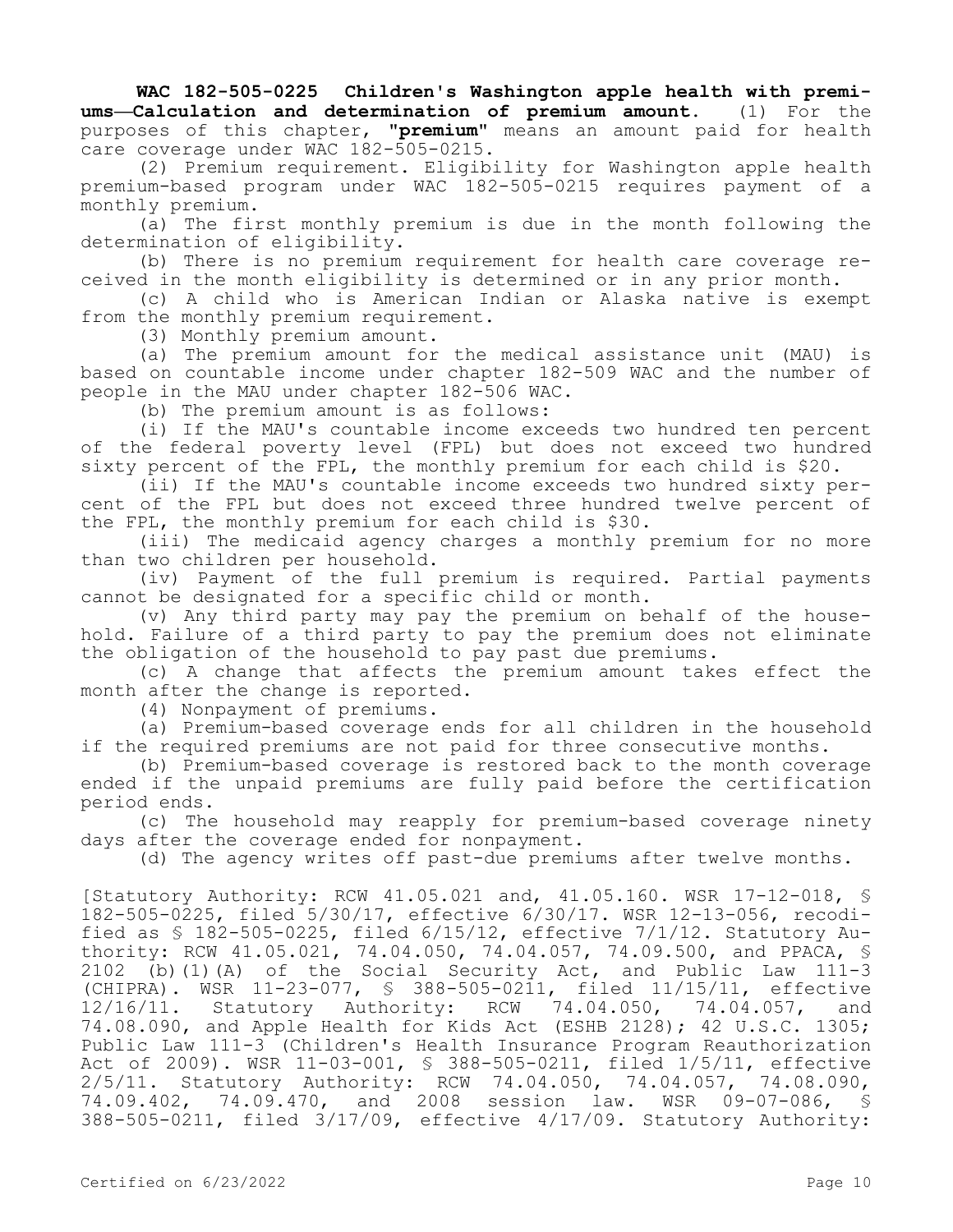RCW 74.04.050, 74.04.057, 74.08.090, 74.09.530, 74.09.700, and 2007 c 5. WSR 08-05-018, § 388-505-0211, filed 2/12/08, effective 3/14/08. Statutory Authority: RCW 74.08.090, 74.09.510, 74.09.522, 74.09.450, and 2004 c 276. WSR 04-16-064, § 388-505-0211, filed 7/30/04, effective 8/30/04. Statutory Authority: RCW 74.08.090, 74.09.055, 2004 c 276. WSR 04-08-125, § 388-505-0211, filed 4/7/04, effective 5/8/04.]

**WAC 182-505-0240 Parents and caretaker relatives.** (1) A person is eligible for Washington apple health categorically needy (CN) coverage when the person:

(a) Is a parent or caretaker relative of a dependent child who meets the criteria described in WAC  $182-503-0565(2)$ ;

(b) Meets citizenship and immigration status requirements described in WAC 182-503-0535;

(c) Meets general eligibility requirements described in WAC 182-503-0505; and<br>d) Has

(d) Has countable income below the standard in WAC 182-505-0100(2).

(2) To be eligible for coverage as a caretaker relative, a person must be related to a dependent child who meets the criteria described in WAC 182-503-0565(2).

(3) A person must cooperate with the state of Washington in the identification, use and collection of medical support from responsible third parties as described in WAC 182-503-0540.

(4) A person who does not cooperate with the requirements in subsection (3) of this section is not eligible for coverage.

[Statutory Authority: RCW 41.05.021 and 41.05.160. WSR 17-12-018, § 182-505-0240, filed 5/30/17, effective 6/30/17. Statutory Authority: RCW 41.05.021, 41.05.160, Public Law 111-148, 42 C.F.R. § 431, 435, and 457, and 45 C.F.R. § 155. WSR 14-16-052, § 182-505-0240, filed 7/29/14, effective 8/29/14. WSR 12-13-056, recodified as § 182-505-0240, filed 6/15/12, effective 7/1/12. Statutory Authority:<br>RCW 74.04.050, 74.04.057, and 74.08.090. WSR 11-13-031, \$ RCW 74.04.050, 74.04.057, and 74.08.090. WSR 11-13-031, § 388-505-0220, filed 6/7/11, effective 7/8/11. Statutory Authority: RCW 74.04.050 and 74.08.090. WSR 08-19-099 and 08-20-014, § 388-505-0220, filed 9/17/08 and 9/18/08, effective 10/18/08 and 10/19/08. Statutory Authority: RCW 74.04.050, 74.04.055, 74.04.057, 74.04.510, and 74.08.090. WSR 08-14-105, § 388-505-0220, filed 6/30/08, effective 8/1/08. Statutory Authority: RCW 74.04.050, 74.04.057, 74.08.090, and 74.09.530. WSR 05-16-127, § 388-505-0220, filed 8/3/05, effective 9/3/05. Statutory Authority: RCW 74.08.090, 74.08A.100, 74.09.080, and 74.09.415. WSR 02-17-030, § 388-505-0220, filed 8/12/02, effective 9/12/02. Statutory Authority: RCW 74.08.090, 74.04.050, [74.04.]055, and [74.04.]057. WSR 01-11-110, § 388-505-0220, filed 5/21/01, effective 6/21/01; WSR 98-16-044, § 388-505-0220, filed 7/31/98, effective 9/1/98. Formerly WAC 388-507-0740 and 388-522-2210.]

**WAC 182-505-0250 Washington apple health—MAGI-based adult medical.** (1) Effective on or after January 1, 2014, a person is eligible for Washington apple health (WAH) modified adjusted gross income (MAGI)-based adult coverage when he or she meets the following requirements:

(a) Is age nineteen or older and under the age of sixty-five;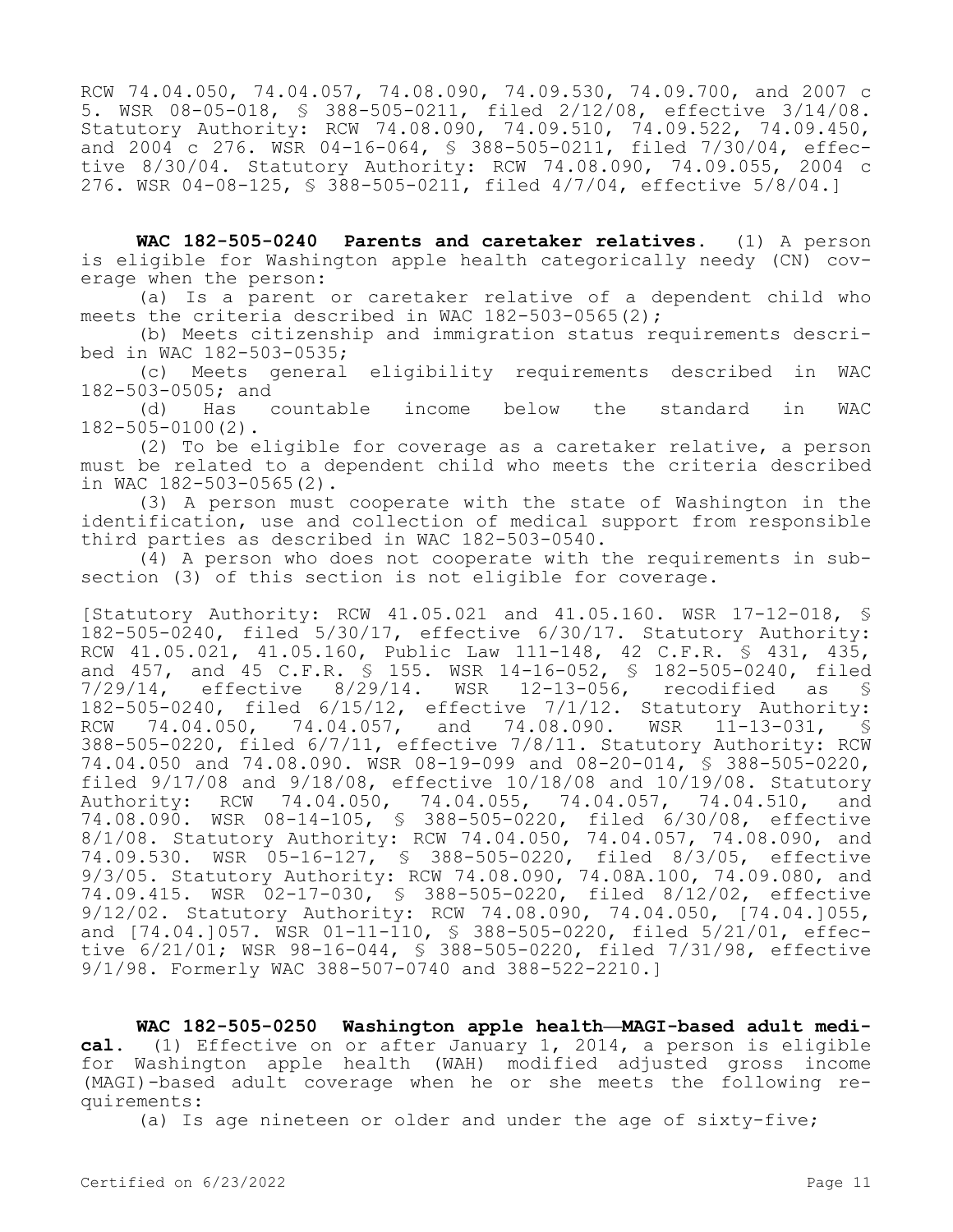(b) Is not entitled to, or enrolled in, medicare benefits under Part A or B of Title XVIII of the Social Security Act;

(c) Is not otherwise eligible for and enrolled in mandatory coverage under one of the following programs:

(i) WAH SSI-related categorically needy (CN);

(ii) WAH foster care program; or

(iii) WAH adoption support program;

(d) Meets citizenship and immigration status requirements described in WAC 182-503-0535;

(e) Meets general eligibility requirements described in WAC 182-503-0505; and

(f) Has net countable income that is at or below one hundred thirty-three percent of the federal poverty level for a household of the applicable size.

(2) Parents or caretaker relatives of an eligible dependent child as described in WAC 182-503-0565 are first considered for WAH for families as described in WAC 182-505-0240. A person whose countable income exceeds the standard to qualify for family coverage is considered for coverage under this section.

(3) Persons who are eligible under this section are eligible for WAH alternative benefit plan as defined in WAC 182-500-0010 coverage. A person described in this section is not eligible for medically needy WAH.

(4) Other coverage options for adults not eligible under this section are described in WAC 182-508-0001.

[Statutory Authority: RCW 41.05.021, 41.05.160, Public Law 111-148, 42 C.F.R. § 431, 435, and 457, and 45 C.F.R. § 155. WSR 14-16-052, § 182-505-0250, filed 7/29/14, effective 8/29/14.]

**WAC 182-505-0300 Hospital presumptive eligibility.** (1) **Purpose.**  The hospital presumptive eligibility (HPE) program provides temporary Washington apple health coverage to HPE-eligible persons who enroll through an HPE-qualified hospital.

(2) **HPE-eligible persons.** To be HPE-eligible:

(a) A person must:

(i) Be younger than age sixty-five; and

(ii) Meet the eligibility requirements for one or more of the following programs:

(A) Washington apple health for pregnant women (chapter 182-505 WAC);

(B) Washington apple health for kids (chapter 182-505 WAC);

(C) Washington apple health for foster care (chapter 182-505 WAC) ;

(D) Washington apple health for parents and caretaker relatives (chapter  $182-505$  WAC);

(E) Washington apple health for adults (chapter 182-505 WAC); or

(F) TAKE CHARGE for family planning services (chapter 182-532 WAC).

(b) A person must not:

(i) Be an apple health beneficiary;

(ii) Be a supplemental security income beneficiary; or

(iii) Have received HPE coverage within the preceding twenty-four months.

(3) **HPE-qualified hospitals.** To be HPE-qualified, a hospital must:

(a) Operate in Washington state;